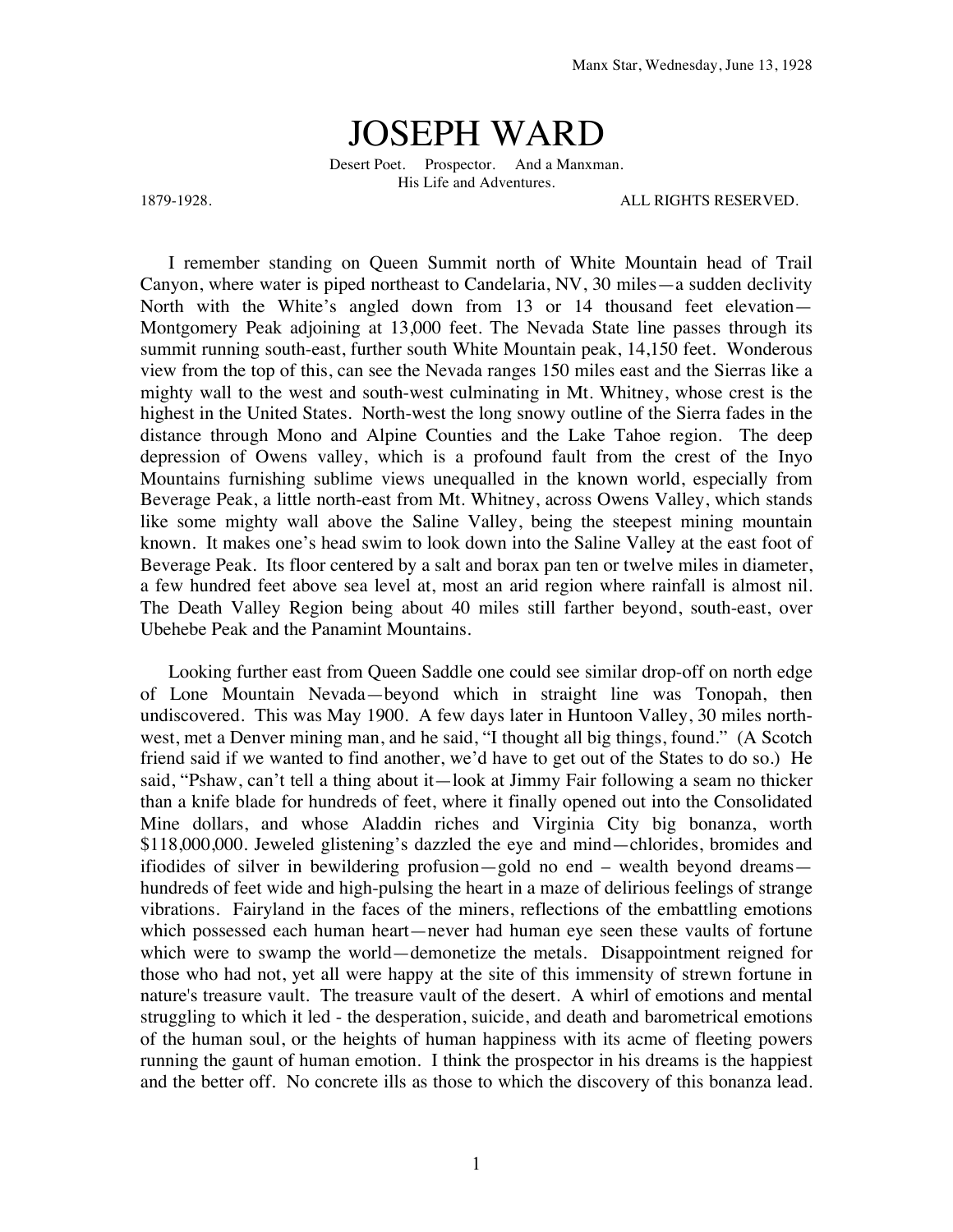Would I find another – yes! Rather than the Kaiser's hell or Marshall's baton, or Napoleon, will I, or will I quit – ask the true explorer. Never!

At the very moment we discussed this point Jim Butler and friend, and burros were walking over and away from Tonopah just on the point of discovery, thinking it valueless, leaving it four months longer, but fate was kind to Jim, but not the other fellow. They fell out over washing the dishes. Jim's friend never returned. Jim got it, but his friends got more! She lay there to the sun, the world – hammer and drills sound like the battle of Manilla Bay. The blasting, floods of silver and gold, finding its way to what? None now living, will or shall, know the end. Oh, those days and times of 1900, I'd give the world to be back again!

Visit Mammoth and see the minarets over the low but main Sierra summit looking north-west – standing like black giant needles I the direction of Yosemite, the memories of which colour the thoughts with tones of music and sweet pictures. Save for a few flies in the mornings, it is perfection, but to avoid these, go south-west 12 miles to Fish Creek, via volcanic meadows through the red fire and tamaracks and delightful coolness of 9,000 feet elevation to ten, where the trail passes on the breaks of the San Joaquin. Cross the great divide pumice stone summit, 10,000 elevation, then cross another divide from Fish Creek south to Mono Creek and explore the south fork of the San Joaquin. Splendid fishing below the falls on the main south fork above its junction into the main river, then return to Reds Meadows north-west or Mammoth, Soda Spring and Devil's Post Pile, a mass of basaltic rocks, which looks like cord wood in hexagonal blocks from six to 20 inches in diameter and of many feet in length, just as they crystalize, cooled and fractured, strewn on the ground under the trees – a very pretty sight. Just west of this, on the main river, is Rainbow Falls.

From the Mammoth Summit looking down the Joaquin canyon south-west a picture – one of the most beautiful of High Sierra views. The minarets are exceedingly rough and, in many places, inaccessible. I am not certain whether it is possible to scale Mt. Lyell, which bears about 30 west – south-east of Yosemite Falls. A view from Parker Pass on the trail to Rush Creek is one of the very finest in the High Range.

Standing on the breaks west of Mammoth Summit, east of main river and looking south-west one can see the Kaiser Creek divide dark forests beyond, which is Pine Ridge, and sawmills 50 miles N.E. of Fresno. Mt. Patterson, white vertical cliffs facing south to north Fork Kings – trail south of North Fork, south of Patterson Passes over steep narrow ridge to main King south. Trail over top about 6,000 feet. Wonderful view looking up Kings Canyon, great timbered ridge of Millwood divide south-east, where lumber flumes snake down into King's canyon to valley floor. Strange and weird colouring of russet reds, green and drabs – poison oak brush vines, odd scattering pines high, and oaks below – Manzanita and Chapparal so thick one can't get through it. A horizontal belt of this flanks the whole west Sierras 2,000 feet vertical through it from 3,500 to 1,000 altitude. One must follow the cut trail crossing or passing through this till 4,000 feet is reached. Rugged scenery looking east up King's main range in the distance. The Mono trail west of Mammoth to Madera and Fresno flats crossing main front range, dense timbered,